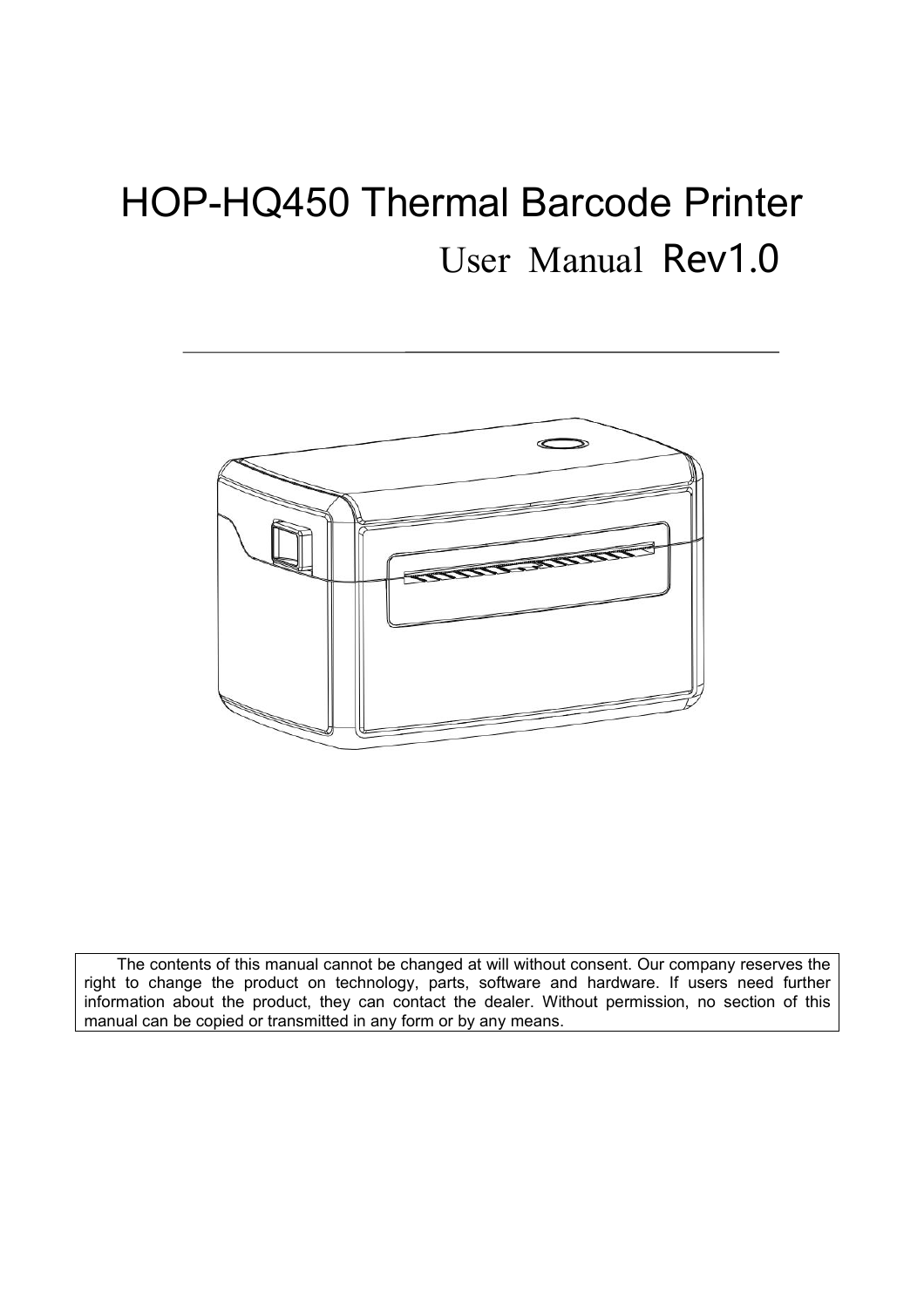# **Table of Content**

<span id="page-1-0"></span>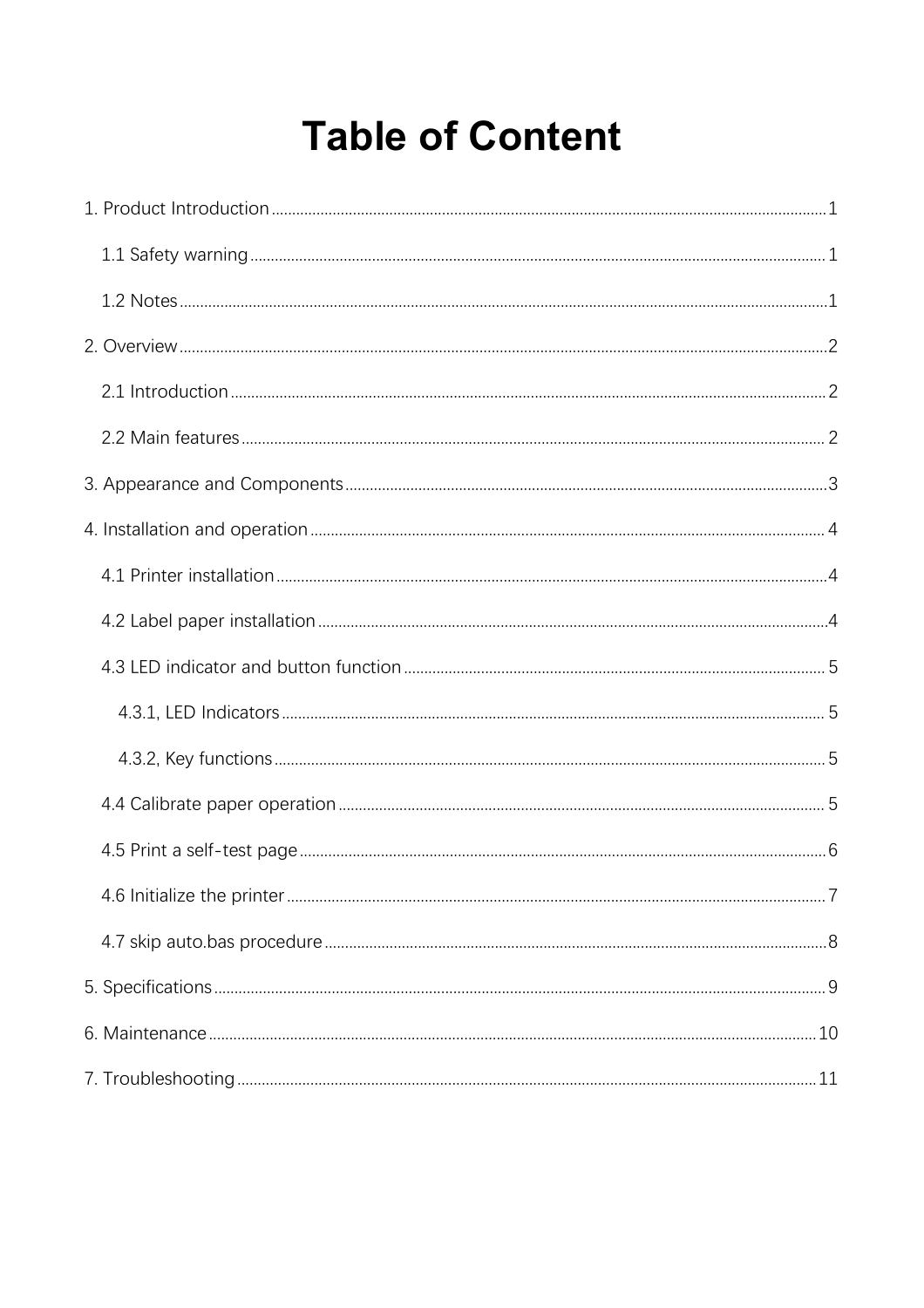## **1. Product Introduction**

Thank you for your purchasing of the HOP-HQ450 series thermal bar code printer. This printer will provide you with safe, reliable and efficient printing quality. At the same time, this printer is in high quality and easy to operate, it is your best choice.

## <span id="page-2-0"></span>1.1 Safety warning

**Warning:** The print head is a heat-generating part. Do not touch the print head and surrounding parts during and just after printing.

**Warning:** Do not touch the surface of the printer head and the connecting part to avoid damage to the print head due to static electricity.

**Warning:** Do not touch the tearing blade to avoid injury.

**Warning:** The printer instructions must be strictly followed to configure and use the printer, so as not to harm the human and damage the device.

**Warning:** Before operating and using the printer, please read the following precautions carefully.

**Warning: This product is only suitable for use in areas altitude below 2000 meters, and is only suitable for use in areas with non-tropical climate conditions.**

## <span id="page-2-1"></span>1.2 Notes

- The printer should be installed in a flat and stable place;
- Leave enough space around the printer for operation and maintenance;
- The printer should be far away from water source and avoid direct sunlight, strong light and heat source;
- Do not use and store the printer in places with high temperature, high humidity and serious pollution;
- Avoid placing the printer where there is vibration and shock;
- Avoid Moist air forming dew on the surface of the printer. If it has formed, do not turn on the power of the printer before the dew disappears;
- Connect the power adapter of the printer to an appropriate grounded socket, avoid using the same socket with a large motor or other equipment that can cause power supply voltage fluctuations;
- If the printer will not be used for a long time, please disconnect the power supply of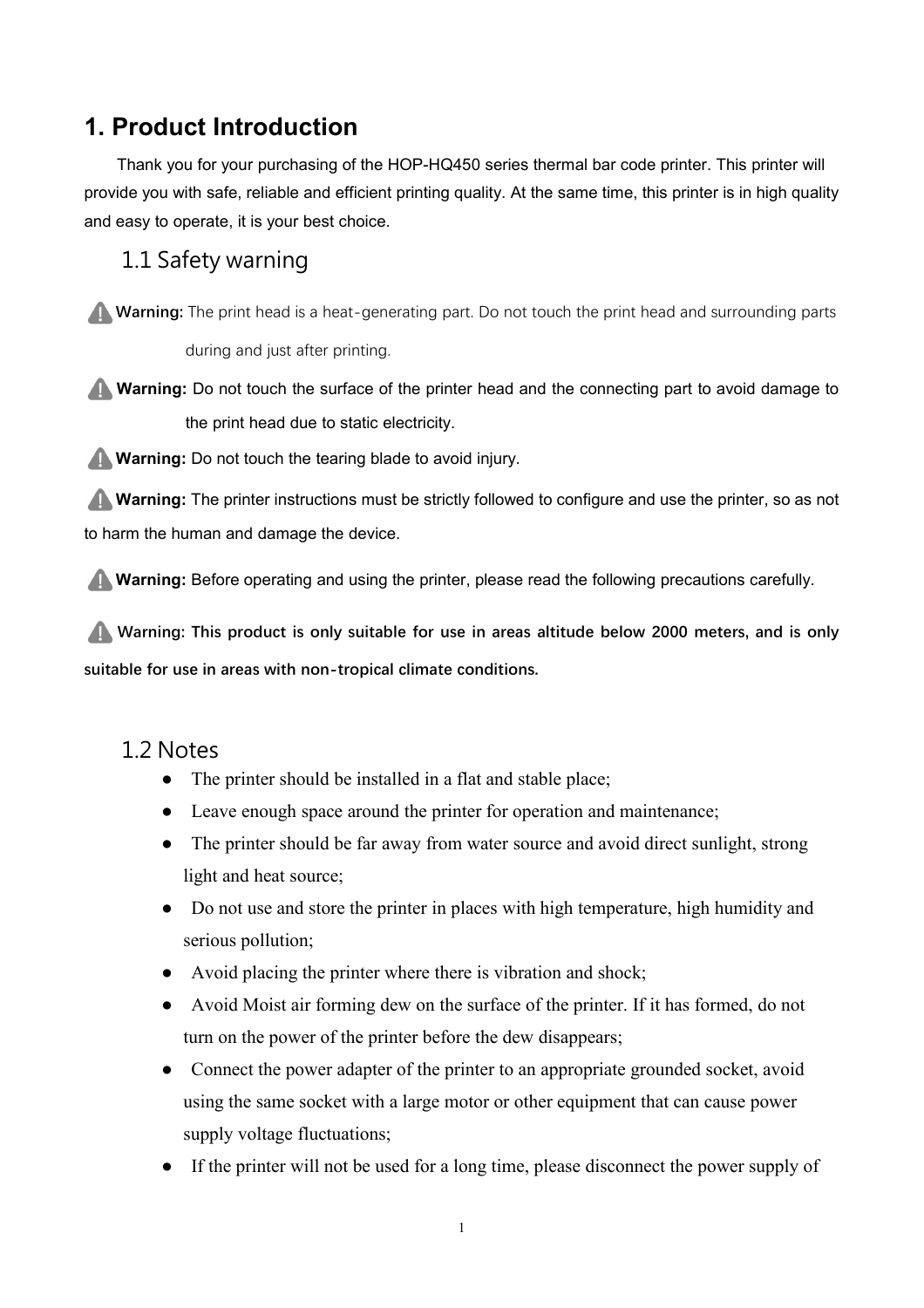the printer;

- Avoid water or conductive substances (such as metal) from entering the printer. Once it occurs, turn off the power immediately;
- The printer must not print without paper, otherwise it will seriously damage the printer rubber roller and print head;
- When connecting or disconnecting each interface, you must turn off the power to avoid damage to the printer control circuit;
- When the printing effect meets the usage requirements, it is recommended that the user set the low-level printing density as much as possible to avoid affecting the service life of the print head;
- Users are not allowed to dismantle the printer for maintenance.

## <span id="page-3-0"></span>**2. Overview**

## <span id="page-3-1"></span>2.1 Introduction

This barcode printer can meet the needs of real-time, batch printing labels, and can be widely used in transportation, postal, commercial logistics and other fields. This barcode printer can be connected to related devices through a standard USB interface (Bluetooth/WIFI optional). It is direct thermal method printing. The following type label papers are all supported:Continuous, gap, black mark, fan-fold, punched hole,label paper, tag paper card.<br>HOP-HQ450 printer is direct thermal printing method. The printing speed can be adjusted to

2.0, 3.0, 4.0, 5.0 inches per second. The printer support 1D and 2D barcodes. Support 4 different label printing directions. Through the zoom function, the font can be enlarged 1-10 times. Therefore, you can greatly improve the efficiency of label printing in a short time.

## <span id="page-3-2"></span>2.2 Main features

- Maximum printing speed 6 inch/sec;
- Support TSPL, ZPL, EPL, DPL multiple command sets;
- Support different sizes of thermal label paper;
- Meet the medium range from 37mm -115mm, easy to operate;
- Automatic paper detection and positioning function;
- Temperature self-adaption control;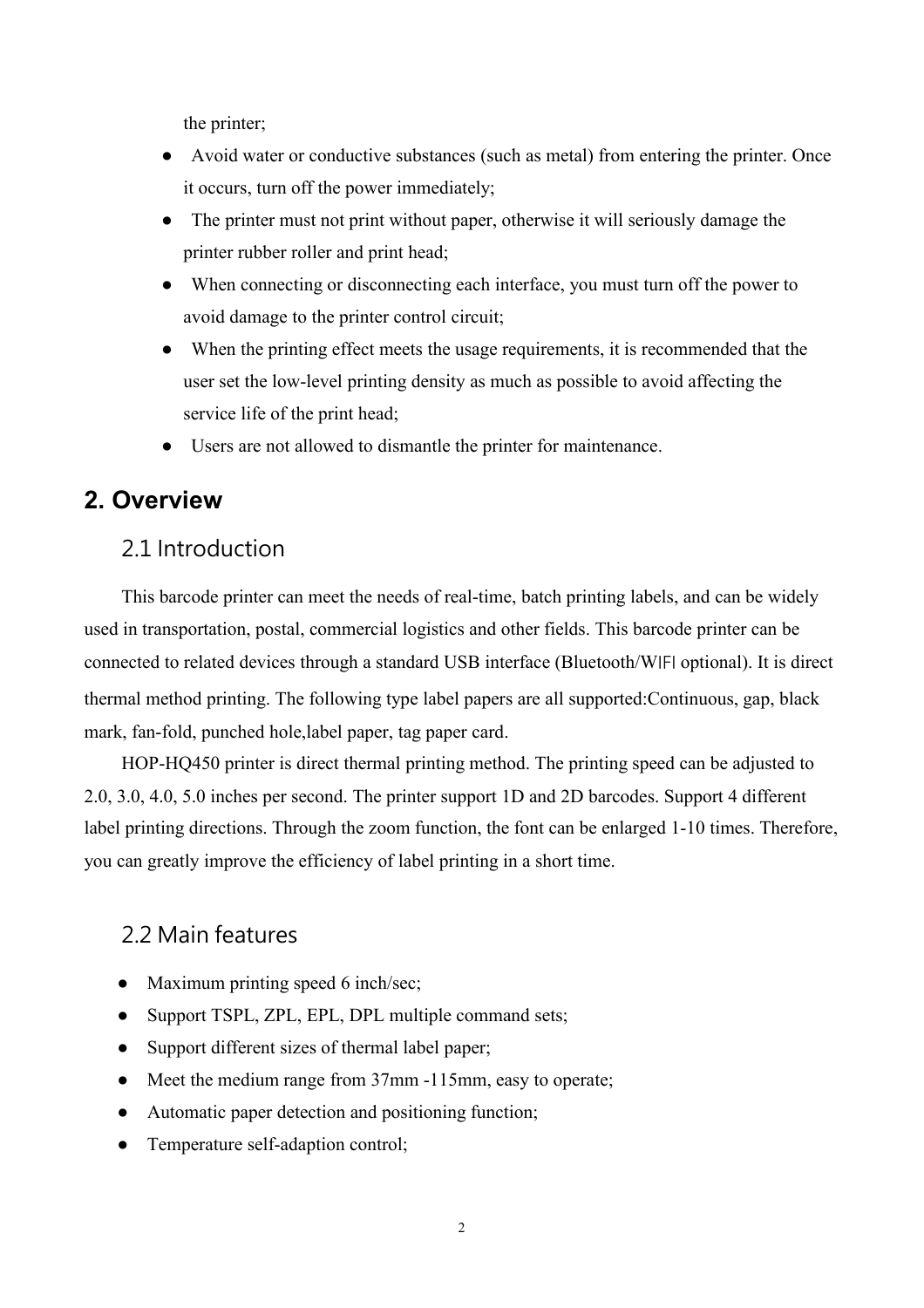## <span id="page-4-0"></span>**3. Appearance and Components**







Picture 2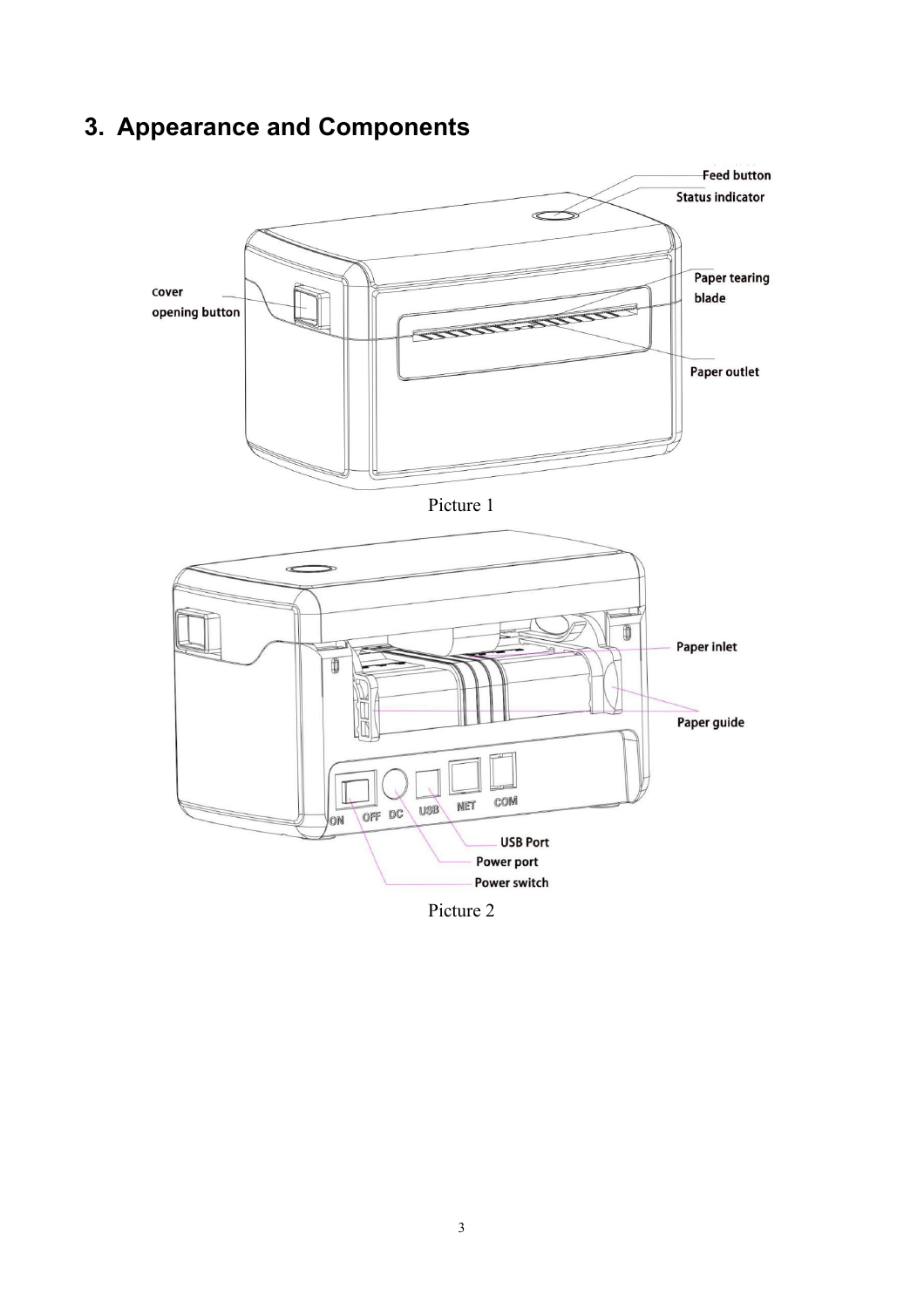

Picture 3

## <span id="page-5-0"></span>**4. Installation and operation**

## <span id="page-5-1"></span>4.1 Printer installation

- 1.Put printer on a stable place and make sure the power is turned off.
- 2.Insert the USB cable one side to the printer, and the other side to the computer.
- 3.Insert the power cord one side with printer, and the other side to an AC socket

Note: When inserting the power cord into the printer, make sure that the printer power switch is turned off.

## <span id="page-5-2"></span>4.2 Label paper installation

- 1. Push both side buttons forward, to open the top cover of the printer.
- 2. Place the label roll on the roll holder. (printing side up).
- 3. Pass the label through the groove in the middle of the lead and pull the label over the rubber rollers.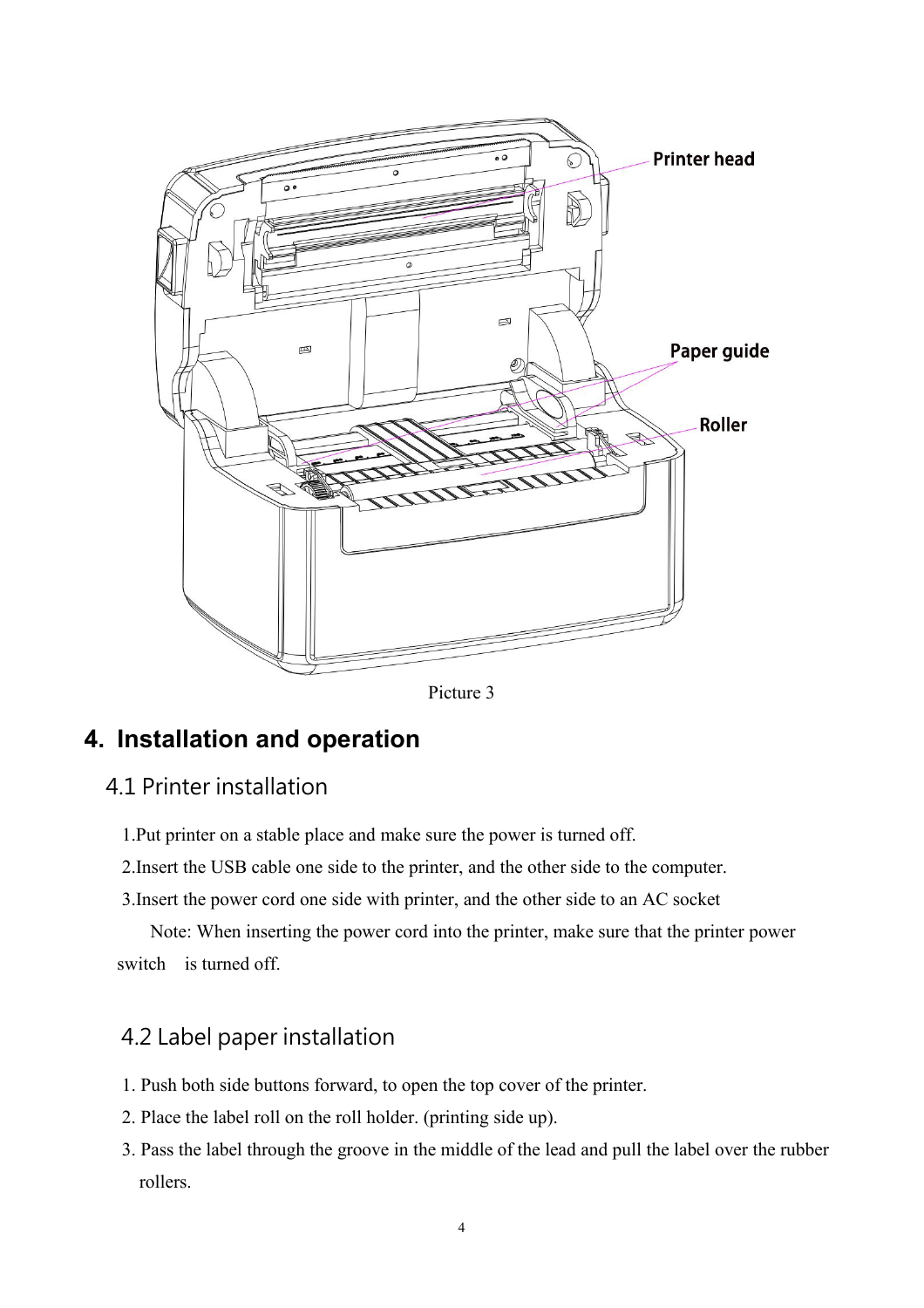4. Close the printer cover.

#### <span id="page-6-0"></span>4.3 LED indicator and button function

The printer has a feed button and an indicator light that will display three colors. Press the feed button or power switch according to the indicator lights of different colors, it can enable the printer to have multiple functions, such as: feeding paper, pausing action, calibrating label sensor, printing self-test values, initializing the printer, etc., see followings:

#### <span id="page-6-1"></span>4.3.1, LED Indicators

1: Power on: The blue light is on and the buzzer sounds once

2: Open Cover: The red light is on and the buzzer sounds once

3: Close cover and auto feed one paper by printer itself: The blue light is on

4: When the cover is closed, the blue light turns on, the motor rotates. If no paper is detected, the motor stops, the pink and red light flashes alternately. After reloading the paper, press the paper feed button, feed out one paper, and the light turn to blue.

5: When lack of the paper: the pink and red light flashes alternately. After reloading the paper, press the paper feed button, feed out one paper, and the light turn to blue.

6: When printing is paused: the red light and the blue light flash alternately

#### <span id="page-6-2"></span>4.3.2, Key functions

Feed: When the printer is ready (LED blue light), click the feed button and the label will come to the front of the next label sheet.

Print Pause: While the printer is printing, clicking the button will pause the print. At this point, the power indicator flashes blue and pink alternately. And you click the button again, the print returns to normal.

## <span id="page-6-3"></span>4.4 Calibrate paper operation

In the power-off state, press the paper feed button and then turn on the power switch, keep press the feed button until you see the indicator light: pink flash--red light and pink light flash alternately, then you release the paper feed button. At this time the printer will automatically feed the paper to calibrate the paper, and when the automatic paper feeding stops,the calibration is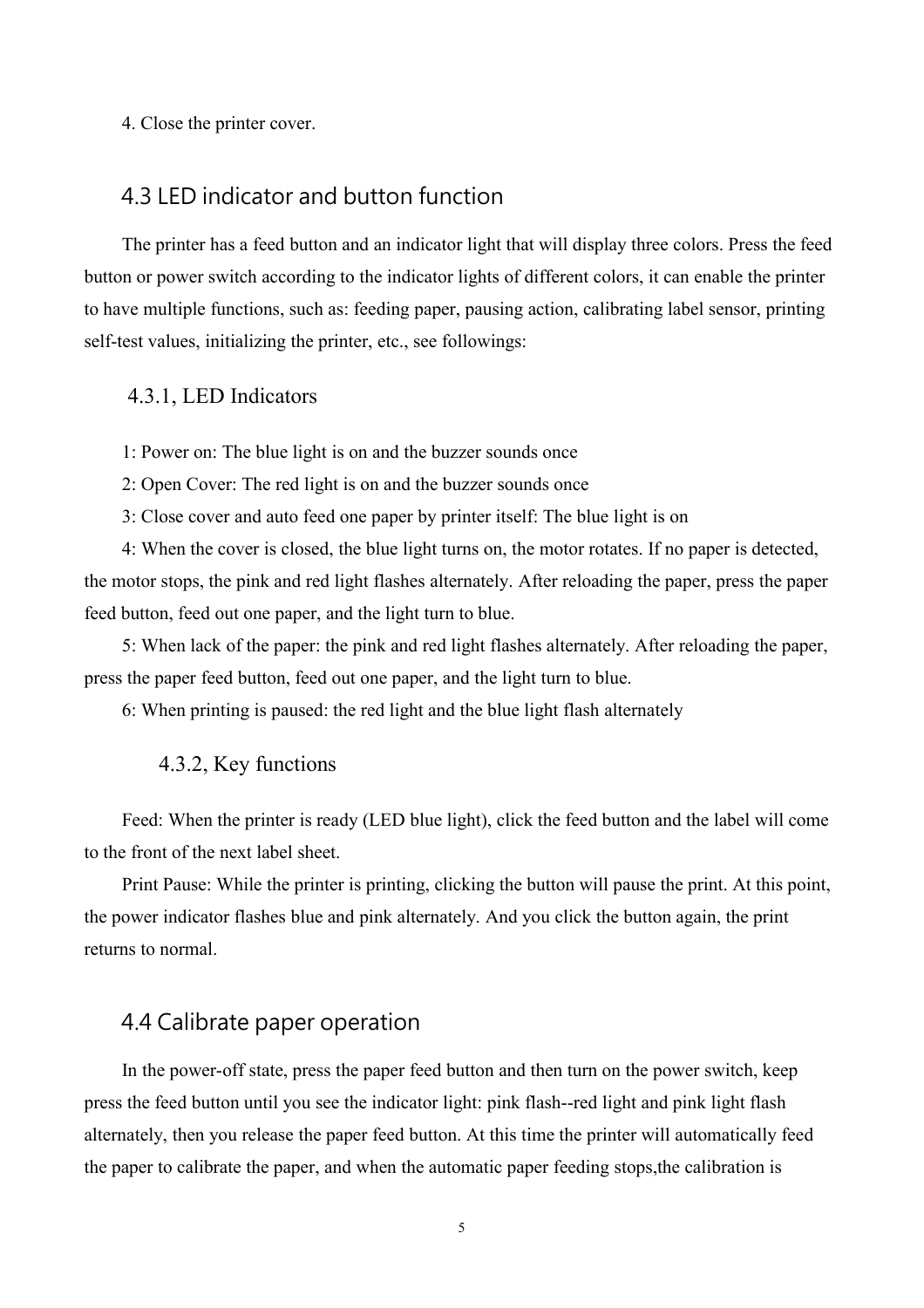completed. Now Printer can be used normally.

Note: Please use the diagnostic tool or the GAP / BLINE command to confirm the type of label to be detected before doing label paper sensor calibration; for more information on GAP and BLINE commands, please refer to the programming manual

## <span id="page-7-0"></span>4.5 Print a self-test page

In the power-off state, press the paper feed button and then turn on the power switch, keep press the feed button until you see the indicator light: pink flash--red light and pink light flash alternately---pink light flashes,then you release the paper feed button. At this time, the printer will print out a self-test page after calibrating the paper once. After the self-test printing is performed, the printer system will enter the debug mode. In debug mode all messages are printed in machine code. The ASCII string on the left is the data received by the system.The right part data is the hexadecimal code corresponding to the left ASCII string. This function is for users or engineers to debug the program. You only need to turn off the power to jump out of debug mode and return to normal printing mode.

Note: 1.All debug mode data need to use 4 inches wide label paper

2.Turn off the power to exit the debug mode and return to the normal printing mode or press the FEED button to return to the standby state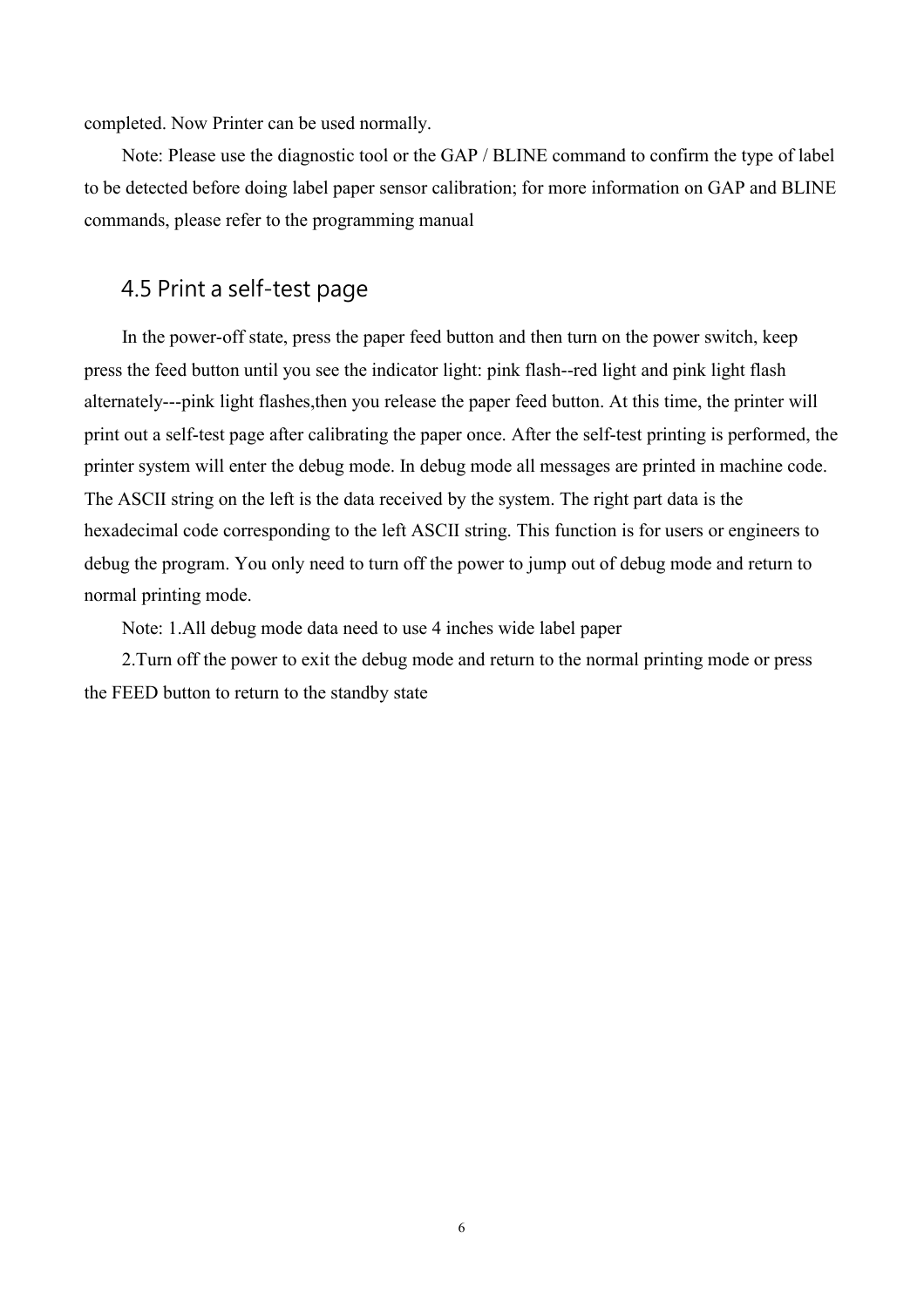The content and description of the self-test page are as follows:

| Self test page content                 | Content description                       |
|----------------------------------------|-------------------------------------------|
| PRINTER INFO.                          |                                           |
|                                        |                                           |
|                                        |                                           |
|                                        |                                           |
| HO4500 Version: 1.001EZ                | Printer model and firmware version number |
| <b>SERIAL NO:</b>                      | Printer serial number                     |
| MILAGE: xx                             | Miles printed                             |
| CHECKSUM: XXXXXXX                      | Checking code                             |
| SERIEAL PORT: xxxx, N, 8, 1            | Serial Info.                              |
| <b>CODE PAGE: xxx</b>                  | Code Page info.                           |
| <b>COUNTRY CODE: 001</b>               | Country code                              |
| SPEED: x INCH                          | Current default set speed                 |
| DENSITY: xxx                           | Current default set density               |
| SIZE: x, y                             | Setting label size                        |
| GAP: $x, y$                            | Setting gap size                          |
| TRANPARENCE: x                         | Current sensor intensity in use           |
| BT: YES/NO                             | Have bluetooth or no                      |
| BT NAME: HQ4500                        | Bluetooth name                            |
| BT PIN: xxxx                           | <b>Bluetooth Paring code</b>              |
| BT ADDRESS: xxxxxxxxxxx                | <b>Bluetooth</b> address                  |
| BT VERSIONS: xxxxxxxxxx                | <b>Bluetooth versions</b>                 |
|                                        |                                           |
| <b>FILE LIST:</b>                      | File list                                 |
| DRAM FILE: 0 FILE(s)                   | Number of files downloaded to RAM         |
|                                        |                                           |
| PHYSICAL DRAM: 2048 KBYTES             | Max RAM size                              |
| <b>AVAILABEL DRAM: 256 KBYTES FREE</b> | Current RAM size                          |
| PHYSICAL FLASH: 0 KBYES                | FLASH size                                |
| AVAILABEL FLASH: 0 KBYTES FREE         | Current FLASH size                        |
| <b>END OF FILE LIST</b>                |                                           |
|                                        |                                           |
| <b>NOW IN DUMP MODE</b><br>$\sim$      |                                           |

Debug Mode Data Description

 $\overline{a}$ 

| <b>60 60</b><br>The right part of the<br>30 ZC                                                                                                                                                            |      |
|-----------------------------------------------------------------------------------------------------------------------------------------------------------------------------------------------------------|------|
| The data on<br>data<br>1S<br>45 54<br>20 50                                                                                                                                                               | the  |
| the left is the<br>hexadecimal<br><b>46 0D</b><br>OFF<br>command<br>20 AF 4E<br><b>TEAR ON</b>                                                                                                            | code |
| 52 20 32<br>CLS BAR 2<br>string<br>corresponding to the<br>ASCII<br>2C 20 34 30 36 2C<br>02.810, 406,                                                                                                     |      |
| 42 41 52 20 32 30 33 20<br>received<br>BAR 203,<br>by<br><b>20 32 00</b><br>ASCII string of the<br>2C 20 32 2C 20 32 30 33 0D<br>608, 2, 203<br>the printer<br>52 20 32 30 32 2C 36 30 39<br>BAR 202, 609 |      |
| 36 2C 20 32 0D 0A 42 41<br>406, 2 BA<br>received command<br>37 20 36 30 38 20 20 32<br>607.608. 2<br>ZC 20 32 30 33 0D 0A 42 41 52 20 32<br>203 BAR 2                                                     |      |
| 30 38 2C 38 30 34 2C 20 33 39 34 2C<br>394.<br>08.804.<br>41 52 20 32 30 39 20                                                                                                                            |      |

## <span id="page-8-0"></span>4.6 Initialize the printer

The printer initialization function is to clear the downloaded files in the memory (DRAM), and restore the printing parameters to the factory settings. The way it works is: In the off state, press and hold the paper feed button and turn on the switch, the indicator light will flash pink at first, and then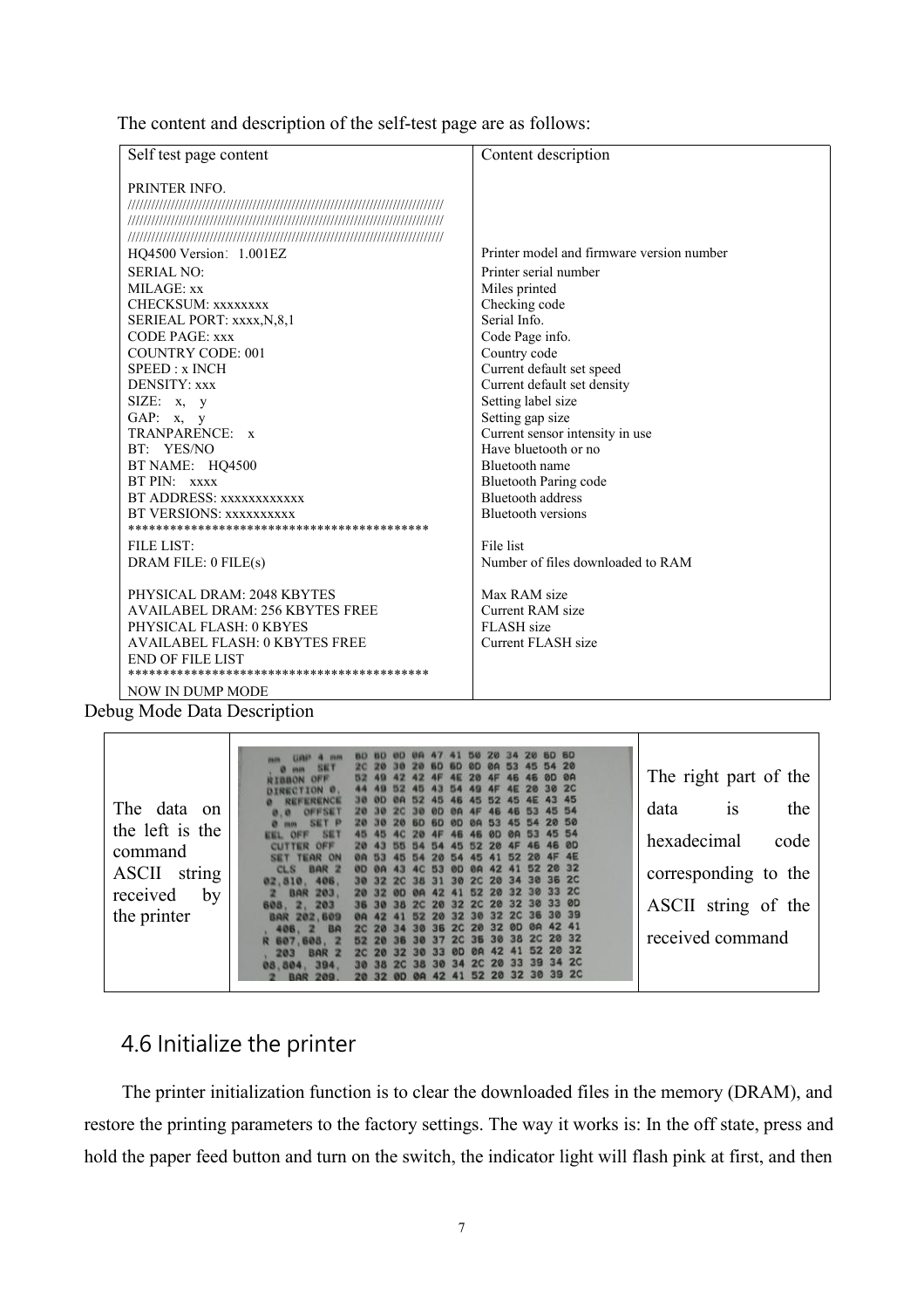turn to blue light and pink indicator light to flash cyclically, wait until the pink indicator light flashes, and then continue to wait until pink and blue light Release the button when the indicator light flashes alternately, the printer will be restored to the factory state at this time, and all user-set parameters will be erased.

| Parameter            | Default Values                                 |  |
|----------------------|------------------------------------------------|--|
| Speed                | $127$ mm/sec $(5$ ips) $(203DPI)$              |  |
| Density              | 10                                             |  |
| Label width          | 4"<br>$(100 \text{ mm})$                       |  |
| Label height         | $5.91$ "(150mm)                                |  |
| Sensor type          | Gap sensor                                     |  |
| Gap setting          | $0.12$ "(3mm)                                  |  |
| Printing direction   |                                                |  |
| Reference point      | $[0,0$ (upper left corner)                     |  |
| offset               |                                                |  |
| tear off mode        | On                                             |  |
| peel mode            | Off                                            |  |
| Serial port settings | 9600 bps, none parity, 8 data bits, 1 stop bit |  |
| character            | 850                                            |  |
| country code         | 001                                            |  |
| clear flash          | No                                             |  |

After initialization, the printer configuration is restored to the following default values:

## <span id="page-9-0"></span>4.7 skip auto.bas procedure

The TSPL2 command language allows the user to load an automatic execution file (AUTO.BAS) into the flash memory. After the printer is turned on, it will automatically execute according to the file loaded by the user. When you want to skip the AUTO.BAS boot after booting, you can use this boot function to ignore this automatic execution file.

In the power-off state, press and hold the paper feed button and then turn on the switch, the indicator light will flash pink at first, then turn to blue light and the pink light will flash alternately, wait until the pink indicator light flashes and then turn to pink and blue lights flash alternately, continue to wait until the blue light flashes and release the button, now the printer will skip the auto.bas procedure.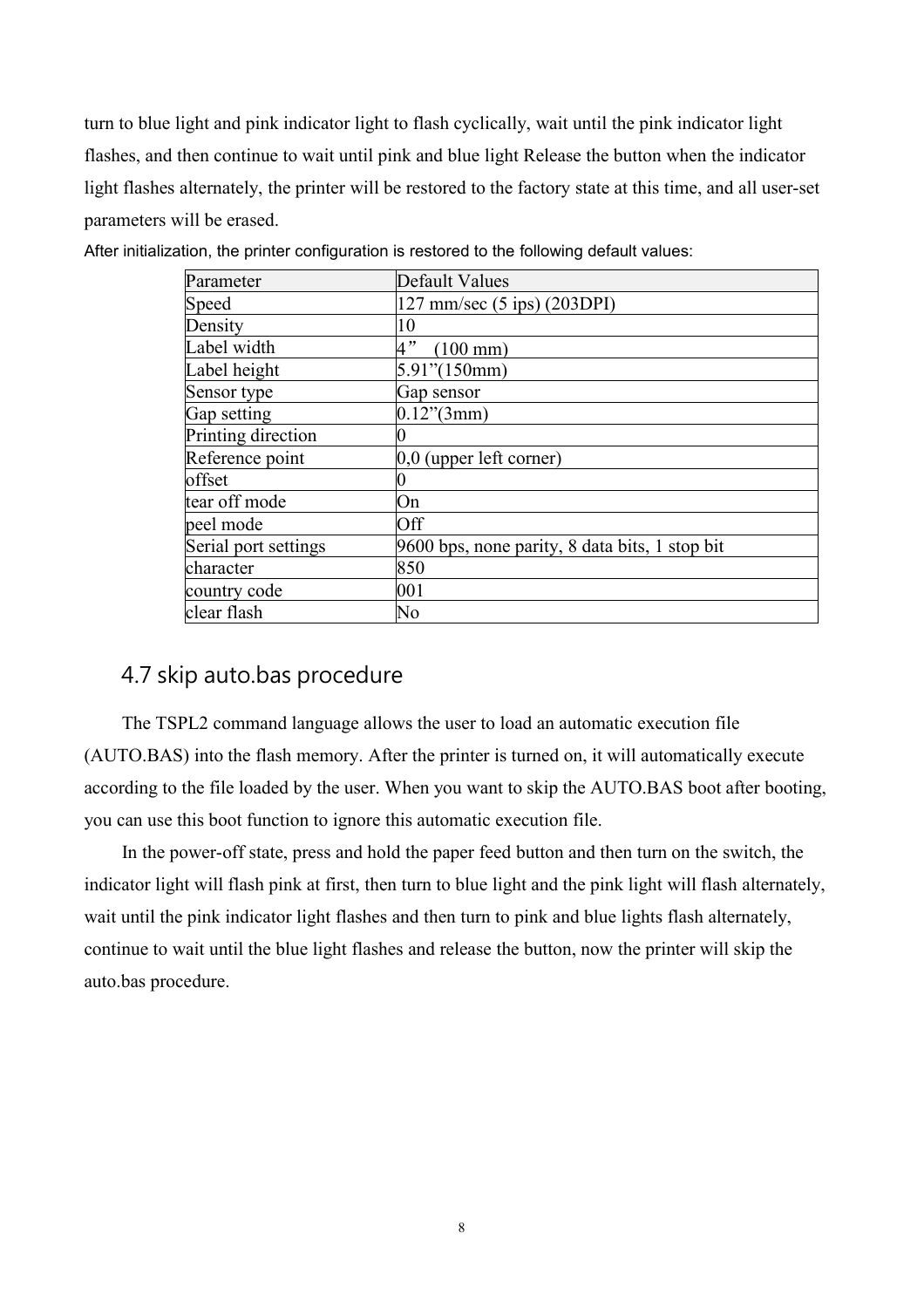## <span id="page-10-0"></span>**5. Specifications**

|                                    | <b>Items</b>             |                                                                                                                                                     | Parameters/Descriptions                                       |  |  |
|------------------------------------|--------------------------|-----------------------------------------------------------------------------------------------------------------------------------------------------|---------------------------------------------------------------|--|--|
|                                    | <b>Control Panel</b>     | Power switch, Feed button, LED indicator (Red blue LED                                                                                              |                                                               |  |  |
| Sensor                             |                          |                                                                                                                                                     | Gap sensor, Black mark sensor (removable in full print        |  |  |
|                                    |                          |                                                                                                                                                     | format), Print head up sensor, Temperature Sensor (THP)       |  |  |
| <b>Outside Paper Diameter</b>      |                          |                                                                                                                                                     | 8 inch roll-type thermal label paper or foldable thermal      |  |  |
|                                    |                          |                                                                                                                                                     | label paper                                                   |  |  |
| Paper Width                        |                          |                                                                                                                                                     | $37.5 \sim 123$ mm (1.5inch $\sim 4.84$ inch)                 |  |  |
| Label                              | Label Type               |                                                                                                                                                     | Continuous, gap,<br>black<br>mark,<br>fan-fold,<br>punched    |  |  |
|                                    | <b>Paper Thickness</b>   |                                                                                                                                                     | 0.05mm-0.26mm                                                 |  |  |
|                                    | Paper Type               |                                                                                                                                                     | Stack or Roll type paper                                      |  |  |
| Open                               |                          | Shell way                                                                                                                                           |                                                               |  |  |
| <b>Print Method</b>                |                          | Direct thermal                                                                                                                                      |                                                               |  |  |
|                                    | <b>Print Location</b>    | Print centered                                                                                                                                      |                                                               |  |  |
| Resolution<br><b>Print Density</b> |                          | 1-15 density Level                                                                                                                                  | 203 dpi(Speed=6.0inch)                                        |  |  |
| Speed                              |                          | 6.0inch/Sec                                                                                                                                         |                                                               |  |  |
| Min.height                         |                          | 37.5mm                                                                                                                                              |                                                               |  |  |
|                                    | Max Media Size           | 123mm                                                                                                                                               |                                                               |  |  |
|                                    | <b>Max Printing Size</b> | 108mm (4.25inch)                                                                                                                                    |                                                               |  |  |
| Max Height                         |                          | 1770mm                                                                                                                                              |                                                               |  |  |
| Memory                             |                          | 8MB Flash Menmory/8MB SDRAM                                                                                                                         |                                                               |  |  |
| Interface                          |                          | USB2.0(Standard USB-B)/Bluetooth(Optional)/WIFI(Optional)                                                                                           |                                                               |  |  |
|                                    |                          | Built-in font library<br>Eight bitmap fonts/Windows fonts available for download via<br>1D barcode: Code 39, Code 93, Code 128UCC, Code 128 subsets |                                                               |  |  |
|                                    |                          |                                                                                                                                                     | A, B, C, Codabar, Interleaved 2 of 5, EAN-8, EAN-13, EAN-128, |  |  |
| 1D Barcode                         |                          |                                                                                                                                                     | UPC-A, UPC-E, EAN and UPC 2(5) digits add-on, MSI, PLESSEY,   |  |  |
|                                    |                          |                                                                                                                                                     | POSTNET, China POST, GS1 DataBar, Code 11                     |  |  |
| 2D BarCode                         |                          |                                                                                                                                                     | 2D barcode: PDF-417, Maxicode, DataMatrix, QR code, Aztec     |  |  |
| Rotation                           |                          |                                                                                                                                                     | $0^{\circ}$ , $90^{\circ}$ , $180^{\circ}$ , $270^{\circ}$    |  |  |
| Emulaion                           |                          |                                                                                                                                                     | TSPL2、EPL、ZPL、DPL                                             |  |  |
|                                    |                          |                                                                                                                                                     | $(1)$ Windows: XP.7.8.10(32-bit and 64-bit systems included); |  |  |
| <b>Driver</b>                      |                          |                                                                                                                                                     | (2) Mac: v10.6.8/v10.7.x/v10.8.x/v10.9.x/10.10.x 10.11.x etc; |  |  |
|                                    |                          |                                                                                                                                                     | $(3)$ Linux: centos 7.0 X64/ubuntu 12.04 X86 and X64 version; |  |  |
|                                    | Paper Diameter           | 8.0 inch                                                                                                                                            |                                                               |  |  |
|                                    | <b>TPH Working Life</b>  | Over 100,000,000 pulses or over 50 km                                                                                                               |                                                               |  |  |
|                                    | <b>Gear Working life</b> | More than 200 kilometers                                                                                                                            |                                                               |  |  |
| Power Adapor                       |                          |                                                                                                                                                     | Input: AC 110V~260V/50Hz/60Hz                                 |  |  |
|                                    |                          |                                                                                                                                                     | Output: DC 24V-2.5A                                           |  |  |
|                                    | working altitude         |                                                                                                                                                     | Only suitable for safe use in areas below 2000m above         |  |  |
|                                    |                          |                                                                                                                                                     | sea level                                                     |  |  |
| Using                              | working environment      |                                                                                                                                                     | $5^{\circ}$ C $\sim$ 50°C (non-condensing)                    |  |  |
| Environmen                         | storage environment      |                                                                                                                                                     | $-20^{\circ}$ C $\sim$ 60°C (non-condensing)                  |  |  |
|                                    | Working humidity         |                                                                                                                                                     | 20%~85% RH (non-condensing)                                   |  |  |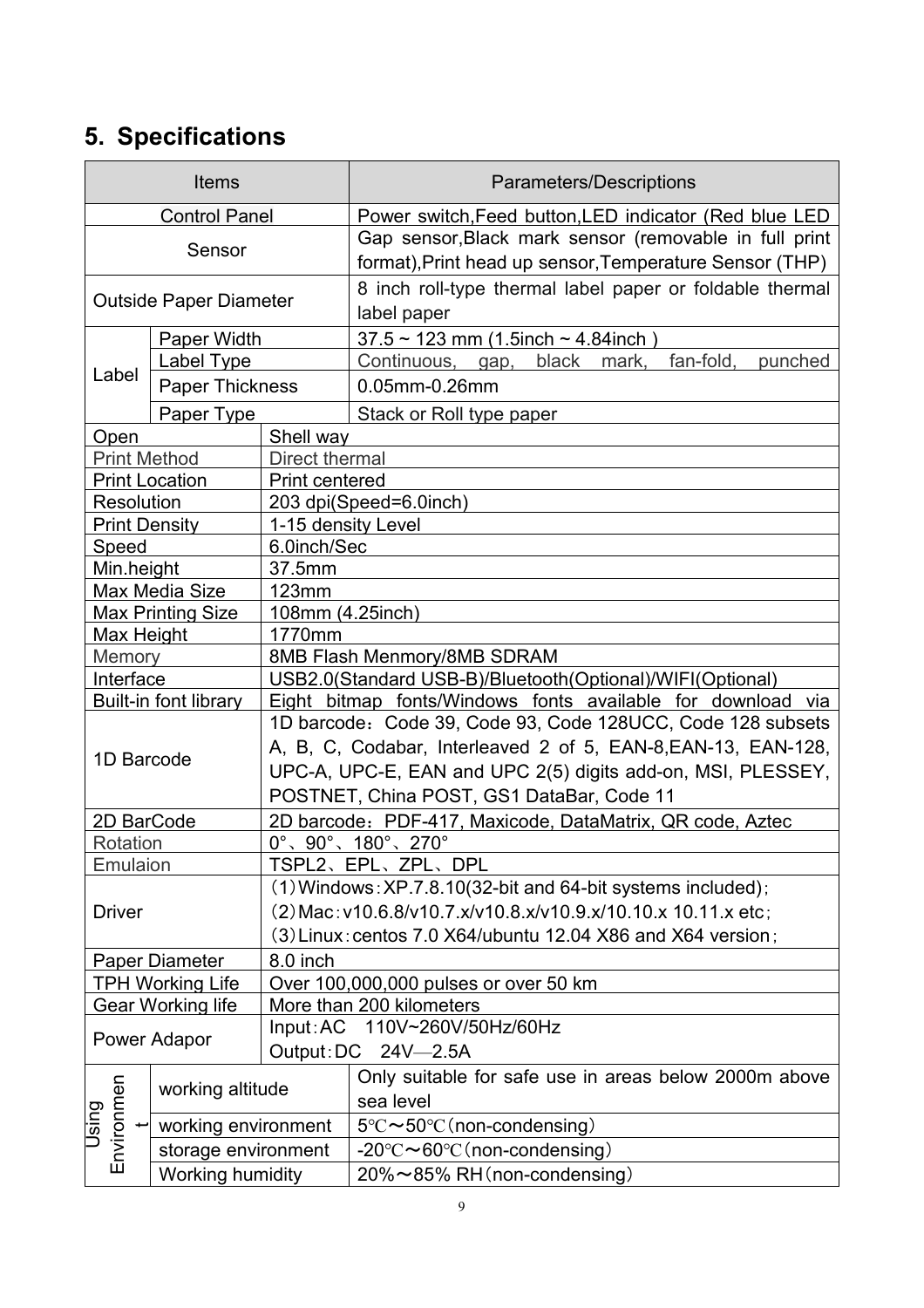| Storage humidity |  | $15\% \sim 95\%$ RH (non-condensing) |
|------------------|--|--------------------------------------|
|------------------|--|--------------------------------------|

## <span id="page-11-0"></span>**6. Maintenance**

Take this simple printer maintenance procedure not only to ensure the printing quality,but also

extend the life of the printer. The following are some of our recommended maintenance.

Please use the tools listed below to clean and maintain your printer:

- Cotton swab
- Cotton
- Air spray gun or vacuum tool
- 100% alcohol (industrial alcohol)

#### **Pls follow the below cleaning steps :**

| <b>Printer parts</b> | method                                                                             |
|----------------------|------------------------------------------------------------------------------------|
| Print head           | $(1)$ Please turn off the printer                                                  |
|                      | 2) Let the print head cool for at least one minute                                 |
|                      | 3) Wipe the surface of the print head with cotton 100% alcohol                     |
| Rubber roller        | $(1)$ Please turn off the printer                                                  |
|                      | $(2)$ While turning the rubber roller, carefully wipe the rubber with 100% alcohol |
|                      | on cotton cloth or cotton                                                          |
| Outside              | Wipe the outside with a damp cloth                                                 |
| Inside               | Use an air gun or vacuum cleaner to remove dust from the machine                   |

#### **A** Attention:

- The daily maintenance of the printer must ensure that the power is turned off;
- It is not allowed to touch the surface of the print head with hands and metal objects, and do not use

tools such as tweezers to scratch the surface of the print head, printing roller and sensor

■ Do not use gasoline, acetone and other organic solvents to wipe the print head and rubber roller,

medical alcohol may damage the print head;

- After the gap sensor is cleaned, the paper gap check should be re-checked;
- Wait for the alcohol to completely evaporate before turning on the power to continue printing.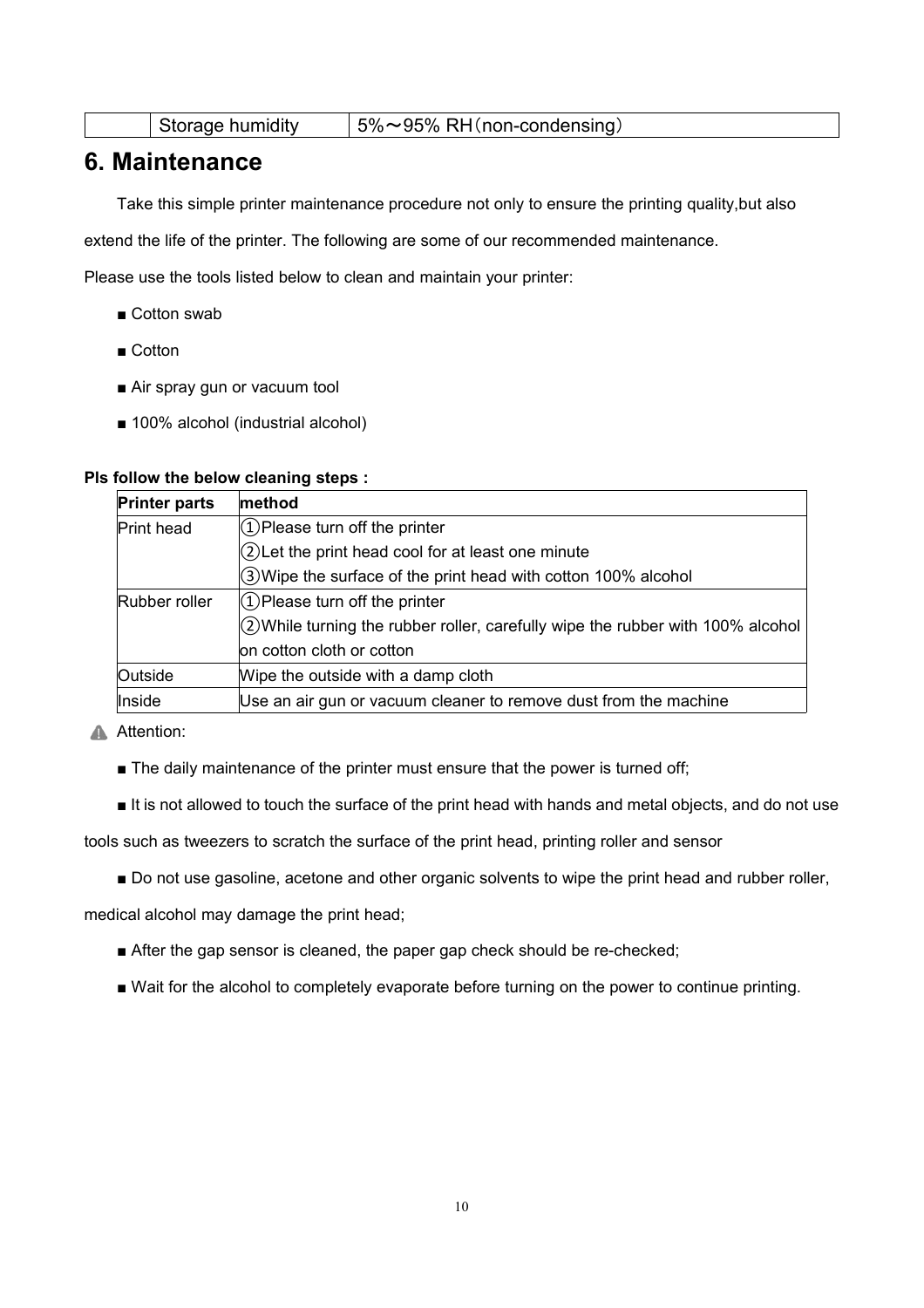## **7. Troubleshooting**

The contents below are some common problems and their solutions for users. Usually it will be work, but if it still not work after the following suggestions, pls contact the customer service department of our dealer or manufacture to get more help.

<span id="page-12-0"></span>

| <b>Problems</b>          | <b>Possible Reasons</b>                                           | <b>Solutions</b>                                               |
|--------------------------|-------------------------------------------------------------------|----------------------------------------------------------------|
|                          | The cable connection is not well connected to                     | ■ Check the socket, power cable, adaptor cable is well         |
|                          | printer port                                                      | connected with printer.                                        |
|                          | Printer Power switch is not turned on                             | ■ Turn on power switch                                         |
|                          | ■ The printer cover is not closed well                            | ■ Please close the cover well                                  |
| Online indicator is off  | Run out of Label Paper                                            | ■ Put new label paper inside                                   |
|                          | ■ The label installation path is incorrect                        | ■ Please refer to label paper installation steps, re-install,  |
|                          | Incorrect detection of gap sensor                                 | re-adjust the specifications and print                         |
|                          | ■ There may be label paper or debris stuck inside<br>the printer  | ■ Clean the inside of the machine                              |
|                          |                                                                   | Reconnect the transmission line                                |
|                          |                                                                   | If you are using a USB cable, please confirm that the port in  |
| The printer cannot print | $\blacksquare$ Check if the<br>transmission line has connected to | the computer drive is selected correctly                       |
|                          | the machine                                                       | Replace new transmission line                                  |
|                          |                                                                   | $\blacksquare$ Clean the print head                            |
|                          |                                                                   | $\blacksquare$ The printer density setting is incorrect        |
|                          |                                                                   | ■ Clear unnecessary files inside FLASH/DRAM                    |
|                          |                                                                   | DRAM can store up to 256 files, the maximum capacity is        |
|                          |                                                                   | 1024KB, the number of file is related to the content size of a |
| Storage is full          | ■ FLASH/DRAM full of storage                                      | single file                                                    |
| (FLASH/DRAM)             |                                                                   | ELASH can store up to 256 files, The maximum capacity is       |
|                          |                                                                   | 1024KB, the number of file is related to the content size of a |
|                          |                                                                   | single file                                                    |
|                          |                                                                   |                                                                |